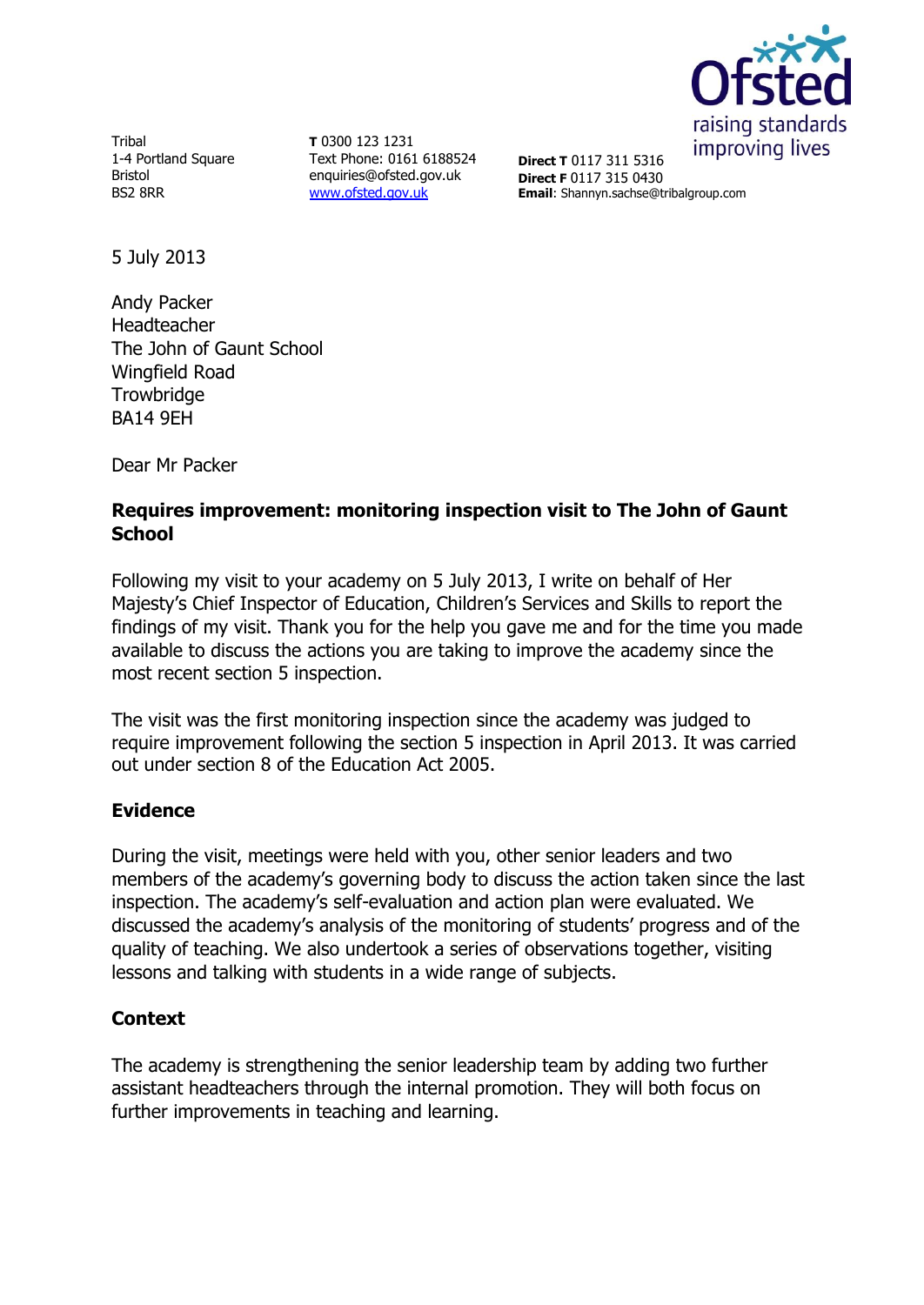#### **Main findings**

- The academy's accurate tracking data indicates that the already good overall achievement of students will improve again this year. Senior leaders are fully aware of the need to raise even further the achievement of the most able students and that of those eligible for support through the pupil premium.
- In the lessons visited during the visit, students were taking an active part in their learning. They were working with interest and enthusiasm because teaching was lively and engaging.
- Teachers have been supported through well-targeted professional development with a clear focus on the key aspects of teaching that the academy has identified that need to become more consistently good. As a result, more teaching is now good or better. The academy has set challenging targets for further improvement in the quality of teaching; it is well on track to achieve these.
- Discussions with students and with staff confirm the academy's strengths in looking after the personal needs of all of its students exceptionally well.
- **The academy's senior leaders focus relentlessly on improving students'** achievement, while maintaining the academy's strengths in the all-round care of its students. Self-evaluation is accurate. The high-quality action plan is sharply focused on those groups whose achievement needs to improve.
- Governors are absolutely clear about the academy's strengths and the areas that require further improvement. They have the depth of understanding and skills to hold senior leaders to account well.
- The academy has the capacity to secure the further improvement required.

Senior leaders and governors are taking effective action to tackle the areas requiring improvement identified at the recent section 5 inspection. The academy should take further action to:

■ increase the frequency the formal reviews of students' progress to support the on-gong monitoring of their achievement.

Ofsted may carry out further visits and, where necessary, provide further support and challenge to the academy until its next section 5 inspection.

#### **External support**

The academy makes full use of its status as a 'community academy' to foster and promote a wide range of links with its local and wider community to benefit its students. It maintains close links with the local authority and makes good use of its services. The academy works in collaboration with a wide range of other local schools, not least its partner primary academies, to share best practice. A significant